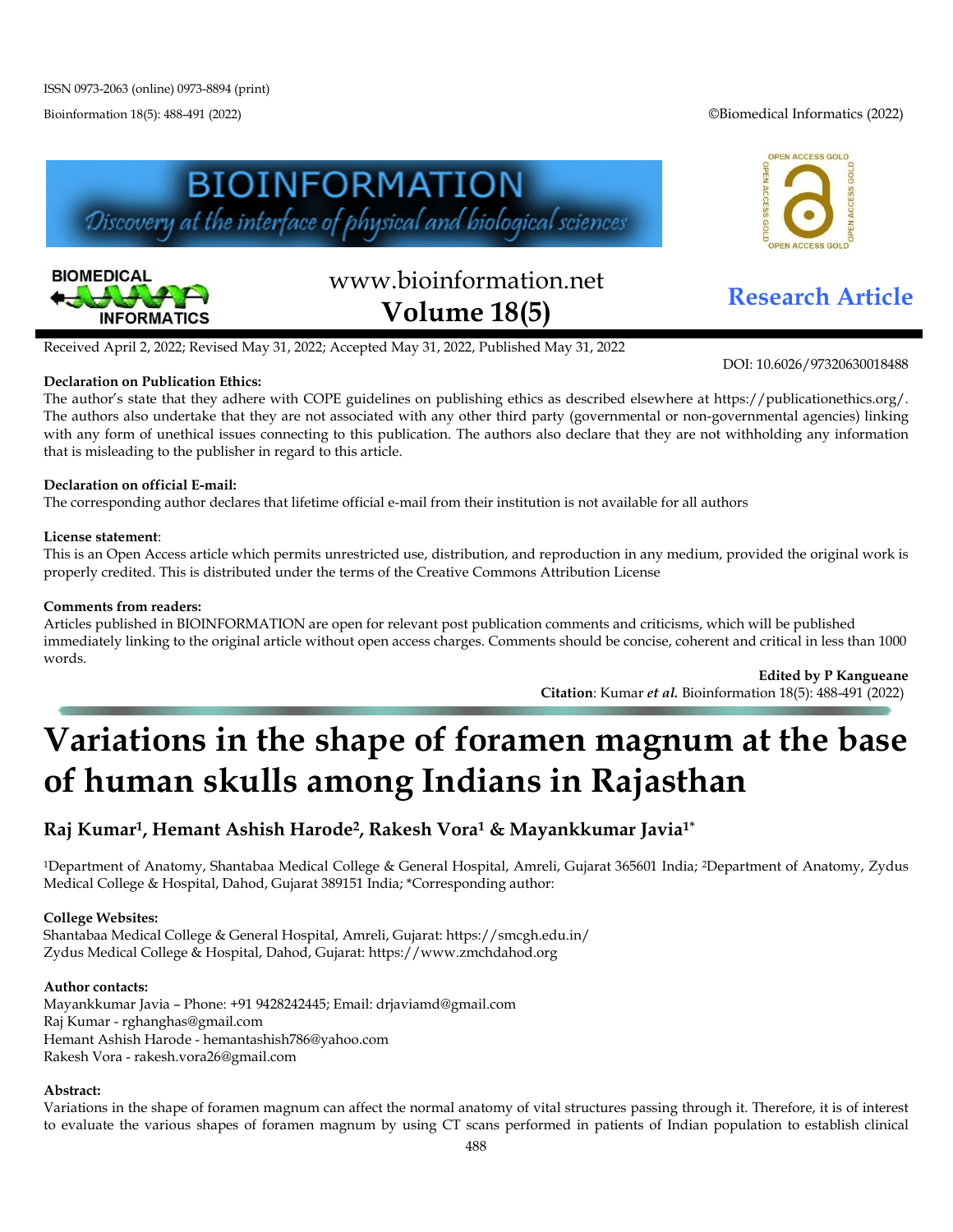correlation. A total of 314 CT images of human skull base obtained from the Department of Radio-diagnosis, Geetanjali Medical College and Hospital, Udaipur, Rajasthan were used in the present study. All the patients' CT scans were observed to determine the shape of foramen magnum. They were classified into one of the following shapes: Oval, round, tetragonal, egg shaped, hexagonal, pentagonal and irregular. The shapes of the foramen magnum in CT scans were oval in 39.09%, round in 22.61%, tetragonal in 12.10%, hexagonal in 10.51%, irregular in 7.96%, pentagonal in 5.41% and egg shaped in 1.59% CT images. Data shows that it is easy to operate at the base of skull in case of round, oval and hexagonal shape foramen magnum, as the working space is more in these shapes.

**Keywords:** Radiological study, CT Image, variations, shape, foramen magnum

**Abbreviations**: FM (Foramen Magnum), CT (computed tomography)

#### **Background:**

In modern era of clinical medicine, CT scan has evolved as a powerful and widely used diagnostic imaging tool. **[1]** The newest and most advanced Computed Tomography (CT) and Magnetic Resonance Imaging (MRI) methods can evaluate anatomical variations of living human subjects. **[2]** Knowledge of the incidence of symmetric in variations of foramina of human skull is helpful in diagnostic evaluation of radiologic film. **[3]** Variations in shape of foramen magnum can affect the normal anatomy of vital structures passing through it. **[4]** Therefore, it is of interest to evaluate the various shapes of foramen magnum by using CT scans performed in patients of Indian population to establish clinical correlation.

#### **Materials and Methods:**

Present study was done in the Department of Anatomy, Geetanjali Medical College and Hospital, Udaipur, Rajasthan after obtaining institutional ethical approval. Total 314 patients' CT images of human skull base obtained from the Department of Radiodiagnosis, Geetanjali Medical College and Hospital, Udaipur, Rajasthan were used in the present study. The CT images belong to the patients who had undergone CT scan evaluation for head and neck region for different clinical indications between the year of 2013 and 2018. All the patients' CT scans were visually assessed to determine the shape of FM and was classified into one of the following seven shapes - oval, round, tetragonal, egg shaped, hexagonal, pentagonal and irregular (Figure 1). The findings of the present study were statistically analyzed by using Microsoft Office Excel 2019.

**Table 1:** The frequency of various shapes of foramen magnum in CT scans in present study

| ouuu,                   |                |               |  |
|-------------------------|----------------|---------------|--|
| Shape of foramen magnum | CT scan        |               |  |
|                         | $N = 314$      | $\frac{0}{0}$ |  |
| Oval                    | 125            | 39.09         |  |
| Round                   | 71             | 22.61         |  |
| Irregular               | 25             | 7.96          |  |
| Tetragonal              | 38             | 12.10         |  |
| Pentagonal              | 17             | 5.41          |  |
| Hexagonal               | 33             | 10.51         |  |
| Egg                     | 0 <sub>5</sub> | 1.59          |  |



**Figure 1**: CT images showing the various shapes of foramen magnum; Oval, Round, Tetragonal, Egg shaped, Hexagonal, Pentagonal, Irregular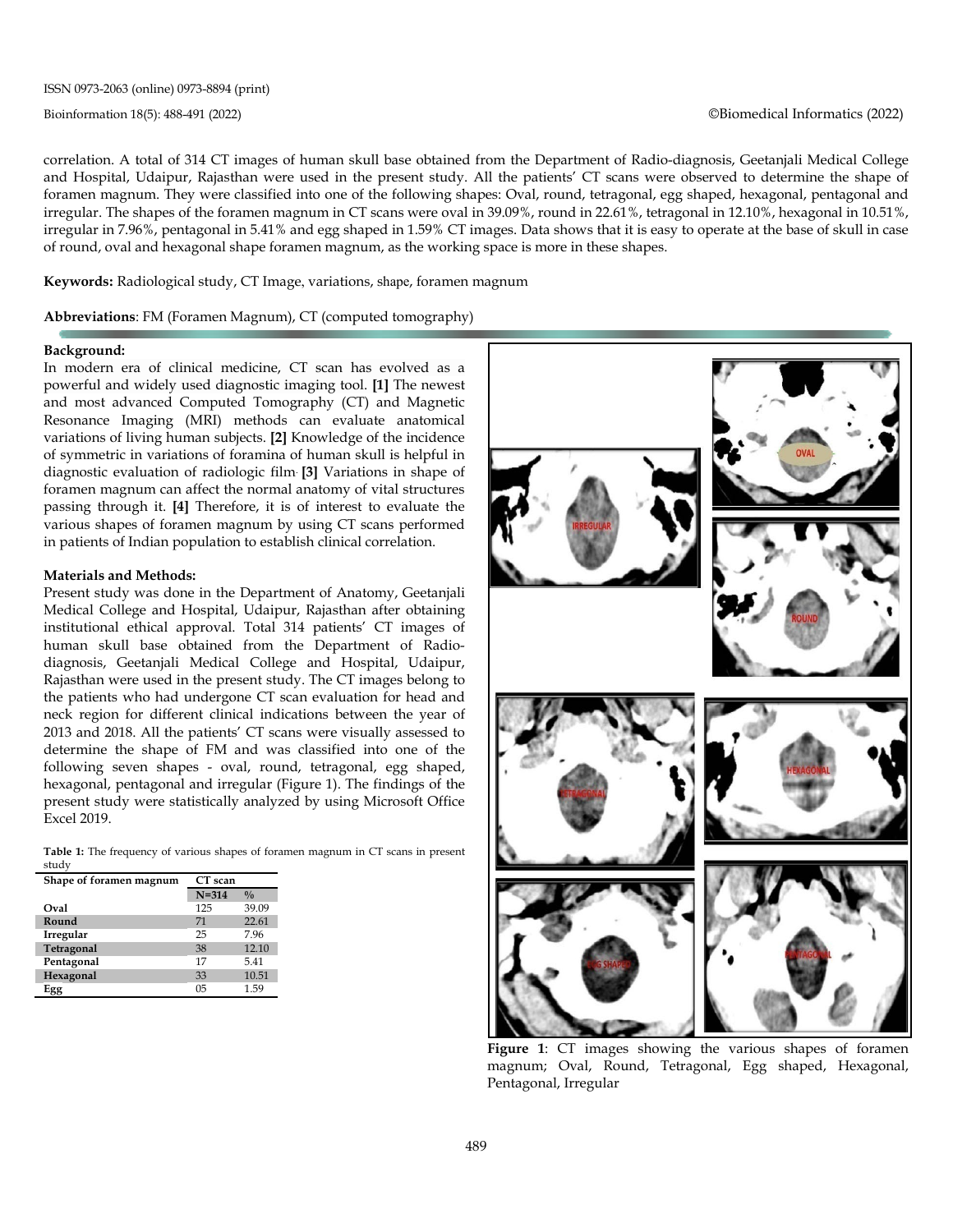



#### **Results & Discussion:**

The various shapes of the foramen magnum in CT images found in current study are oval in 39.09%, round in 22.61%, tetragonal in 12.10%, hexagonal in 10.51%, irregular in 7.96%, pentagonal in 5.41% and egg shaped in 1.59% cases. (Table 1, Figure 2) Evaluation of the different shape of skull base foramina by using computed tomography scans of patients has gained importance in clinical medicine. Most common shape of foramen magnum observed in the present study was oval, which was present in 39.09% cases. This value is lower as compared to the observations by Ganapathy *et al.* **[5]** (2014) (**Table 2**), who found oval shaped foramen magnum in 66% CT images. Furtado *et al.* **[4]** (2010) (Table 2) in 9.6 %, Sarthak *et al.* **[6]** (2016) (Table 2) in 18.2%, Edwards *et al.* **[7]** (2013) (Table 2) in 24.4% and Aghakhani *et al.* **[8]** (2016) (**Table 2**) in 35% CT images noticed oval shaped FM, which are lower than the findings of the present study. Round shape of foramen magnum was observed in 22.61% CT images. Edwards *et al.* **[7]** (2013) in 26% and Sarthak *et al.* **[6]** (2016) in 35.4% CT images observed round shape of foramen magnum, which are higher than the present value. The findings of following Authors are less than the present values: Furtado *et al.* **[4]** (2010) in 4.6%, Ganapathy *et al.* **[5]** (2014) in 9% and Aghakhani *et al.* **[8]** (2016) in 8% CT images. This may be due to variation in the categorization of oval and round shapes because percentages of oval shape foramen magnum has decreased and reciprocal increase in the percentage of round shape foramen magnum. In the present study, the foramen magnum was tetragonal shape in 12.10% CT

images. Furtado *et al.* **[4]** (2010) observed tetragonal shape of foramen magnum in 19.04% CT images in his study, which is greater than the present value. Ganapathy *et al.* **[5]** (2014) in 9%, Edwards *et al.* **[7]** (2013) in 6%, Aghakhani *et al.* **[8]** (2016) in 4.4% Sarthak *et al.* **[6]** (2016) in 8% CT images observed tetragonal shape of foramen magnum, which are lower than the current study. In the present study the foramen magnum was hexagonal shape in 10.51% CT images. Furtado *et al.* **[4]** (2010) in 19.04 %, Edwards K *et al.* **[7]** (2013) in 16.4% and Aghakhani *et al.* **[8]** (2016) in 23% CT images in their study, which is greater than the present value whereas Ganapathy *et al.* **[5]** (2014) observed hexagonal shape of foramen magnum in 10 % CT images in their study, which is less than present value. In the present study the foramen magnum was of irregular shape in 7.96 % CT images. The findings of following authors were higher than the present value: Ganapathy *et al.* **[5]** (2014) in 16%, Sarthak *et al.* **[6]** (2016) in 25.8%, Edwards *et al.* **[7]** (2013) in 15% and Aghakhani *et al.* **[8]** (2016) in 12.4% CT images. In the present study, the foramen magnum was of pentagonal shape in 5.41% CT images. Furtado *et al.* **[4]** (2010) in 9.6 %, Sarthak *et al.* **[6]** (2016) in 11.8%, Edwards *et al.* **[7]** (2013) in 8.4 % and Aghakhani *et al.* **[8]** (2016) in 13% CT images observed pentagonal shape of foramen magnum. These values are greater than the present value. In the present study, the foramen magnum was egg shaped in 1.59% cases. Furtado *et al.* **[4]** (2010) in 9.5 % and Edwards *et al.* **[7]** (2013) in 9.5% CT images observed egg shape of foramen magnum in their study, which is higher than the present value. The difference in percentages of various shapes of foramen magnum could be due to study done on different population or interobserver variation or genetic variation. Anatomical values obtained by different authors are nearly the same, which is not correct with regards to the values of the radiologic study **[9-14].**

#### **Conclusion:**

Data shows that the oval shape is the most common, round is the second most common and egg shape is the least most common shape of foramen magnum in CT images of Indian population. Data also shows that it is easy to operate at the base of skull in case of round, oval and hexagonal shape foramen magnum, as the working space is more in these shapes.

|                                                                            | Table 2: Comparison between present study and other authors' studies about percentage of various shapes of FM in CT scans |  |  |  |                                                                       |  |
|----------------------------------------------------------------------------|---------------------------------------------------------------------------------------------------------------------------|--|--|--|-----------------------------------------------------------------------|--|
| $P_{\text{A}}$ $\mathbf{M}$ = $\mathbf{A}$ and $\mathbf{L}$ = $\mathbf{L}$ |                                                                                                                           |  |  |  | Considered Dessell Onel Locality Telecorrel Hospital Destroyed Paraly |  |

| S. No | <b>Authors</b>       | Sample size | Round | Oval  | Irregular | Tetragonal | Hexagonal | Pentagonal | Egg shaped |
|-------|----------------------|-------------|-------|-------|-----------|------------|-----------|------------|------------|
|       | Furtado et al. [4]   | 21          | 4.6   | 9.6   |           | 19.04      | 19.04     | 9.6        | 9.5        |
|       | Ganapathy et al. [5] | 100         |       | 66    | 16        |            | 10        | N.A        | N.A        |
| 3     | Sarthak et al. [6]   | 93          | 35.4  | 18.2  | 25.8      |            | N.A       | 11.8       | N.A        |
|       | Edwards et al. [7]   | 250         | 26    | 24.4  | 15        |            | 16.4      | 8.4        | 9.5        |
| 5     | Aghakhani et al. [8] | 100         |       | 35    | 12.4      | 4.4        | 23        | 13         | N.A        |
|       | Current studv        | 314         | 22.61 | 39.09 | 7.96      | 12 11      | 10.51     | 5.4        | 1.59       |
|       |                      |             |       |       |           |            |           |            |            |

[\*N.A. - Not applicable]